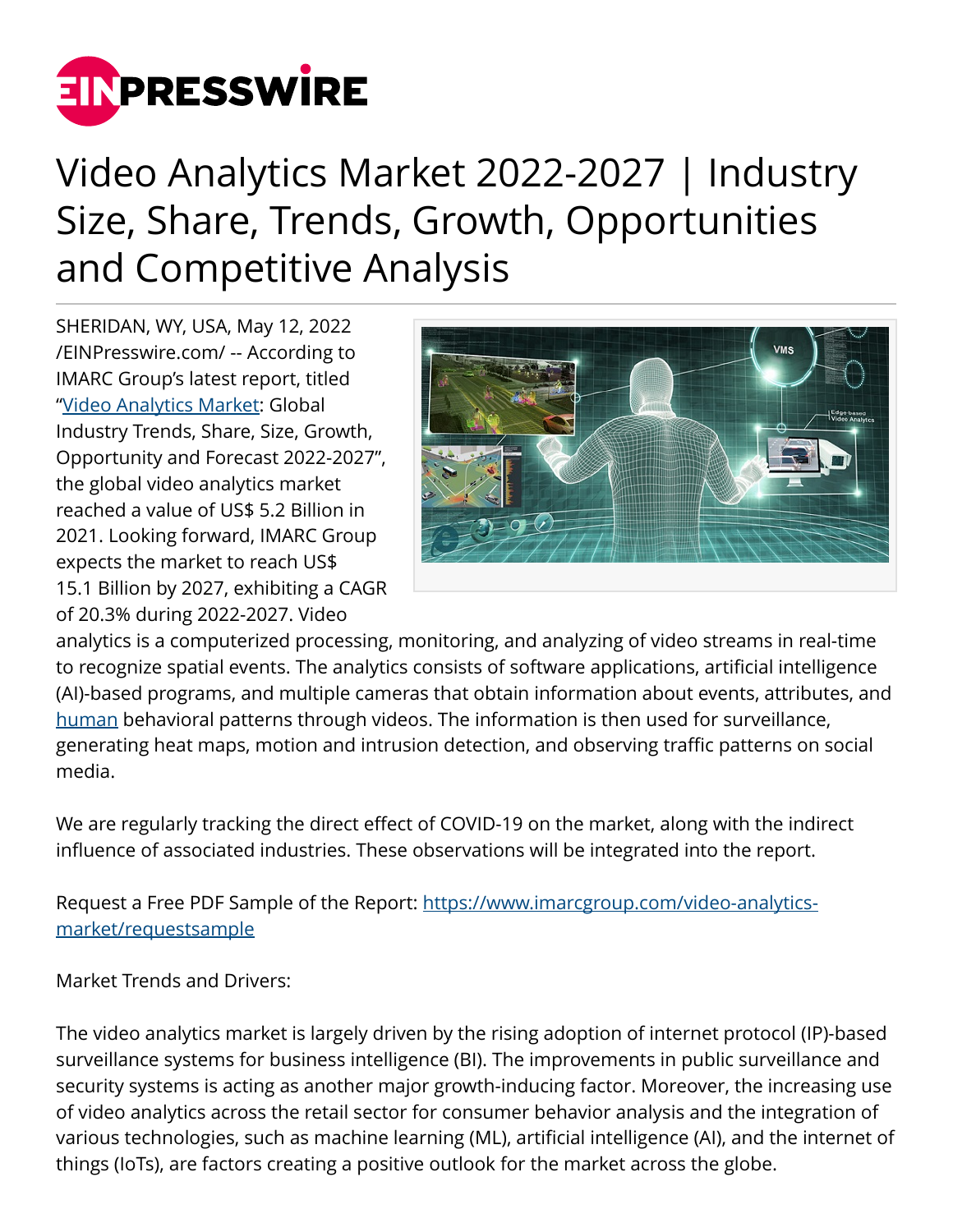Video Analytics Market 2022-2027 Competitive Analysis and Segmentation:

Competitive Landscape With Key Players:

The competitive landscape of the video analytics market has been studied in the report with the detailed profiles of the key players operating in the market.

Some of these key players include:

• Agent Video Intelligence Ltd. • AllGoVision Technologies Pvt. Ltd. • Aventura Technologies Inc. • Avigilon Corporation (Motorola Solutions) • Axis Communications AB (Canon Inc.) • Cisco Systems Inc. • Gorilla Technology Inc. (Gorilla Science & Technology Holding, Inc.)  $\cdot$ BM • IntelliVision Technologies Corp. (Nortek Security & Control LLC) • Intelligent Security Systems Corporation • KiwiSecurity Software GmbH • PureTech Systems Inc. (FLIR Systems) • Qognify Inc.

• Verint Systems Inc.

Key Market Segmentation:

The report has segmented the global video analytics market on the basis of component, deployment type, application, architecture type, organization size, end user and region.

Breakup by Component:

• Software

• Services

Breakup by Deployment Type:

• On-Premises • Cloud

Breakup by Application:

• Incident Detection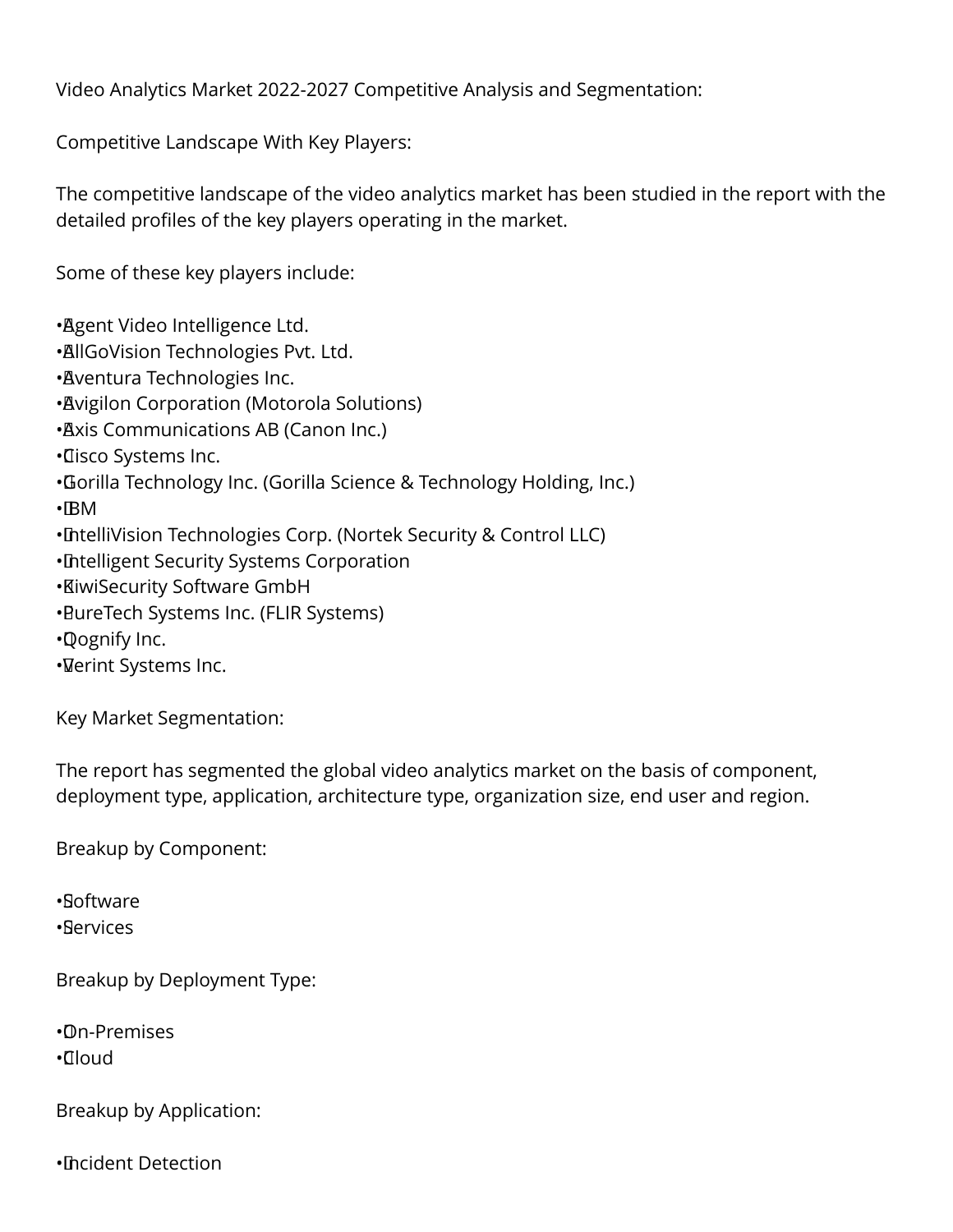• Intrusion Management • People/Crowd Counting • **Traffic Monitoring** • Automatic Number Plate Recognition • Facial Recognition • Others

Breakup by Architecture Type:

• Edge-Based • Server-Based

Breakup by Organization Size:

• **[Small](https://www.imarcgroup.com/small-arms-market) and Medium Enterprise** • Large Enterprise

Breakup by End User:

• BFSI

• Retail

• Critical Infrastructure

- • Traffic Management
- **Transportation and Logistics**
- • Hospitality and Entertainment
- • Defense and Security
- • Others

Breakup by Region:

• North America (United States, Canada)

• Asia Pacific (China, Japan, India, Australia, Indonesia, Korea, Others)

• Europe (Germany, France, United Kingdom, Italy, Spain, Others)

• Latin America (Brazil, Mexico, Others)

• Middle East and Africa (Egypt, United Arab Emirates, Saudi Arabia, Turkey, Qatar, Iran, Others)

Ask Analyst for Customization and Explore Full Report with TOC & List of Figures: <https://www.imarcgroup.com/request?type=report&id=2433&flag=C>

Key Highlights of the Report:

• Market Performance (2016-2021) • Market Outlook (2022-2027)